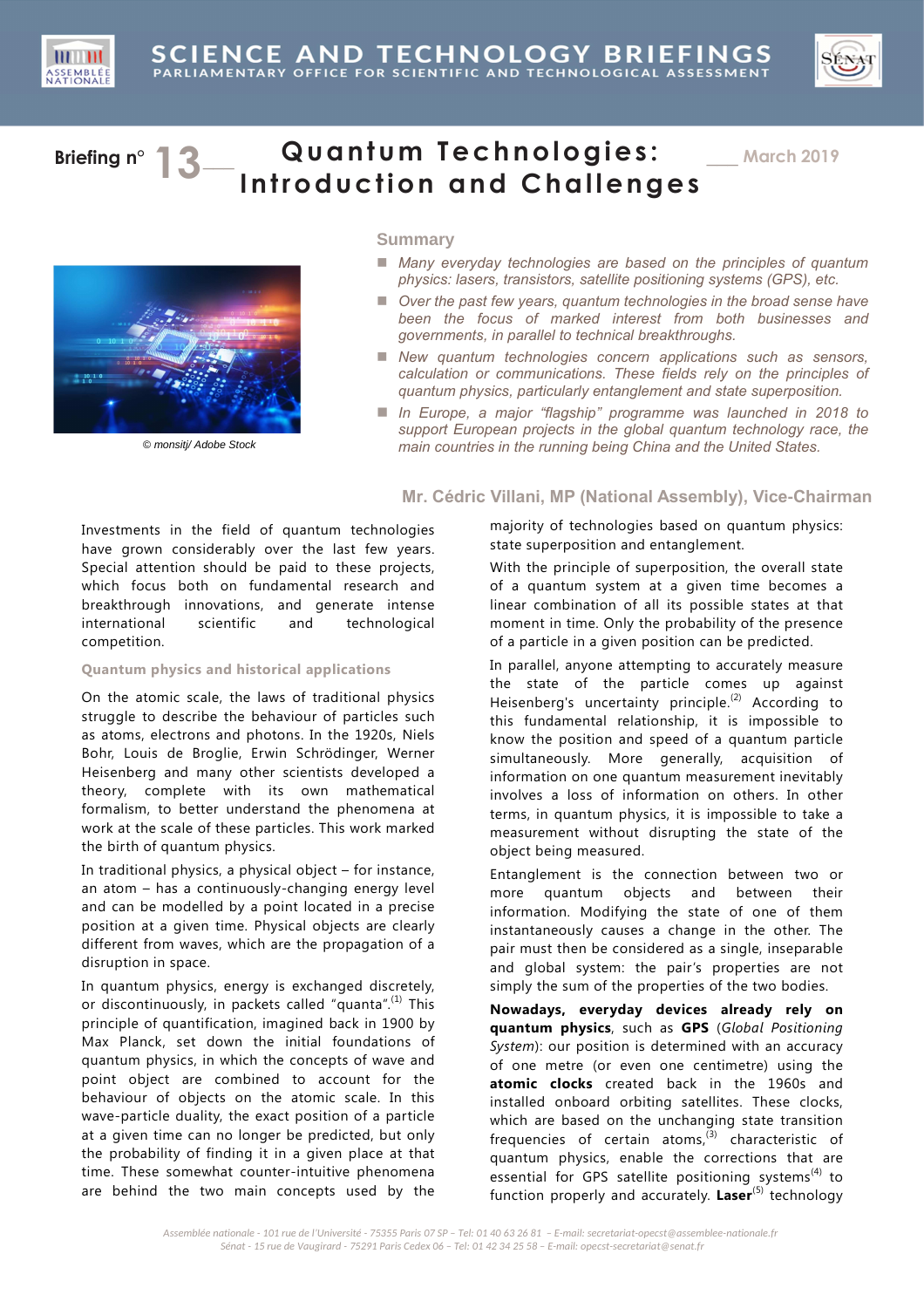was also made possible by advances in the quantum field, particularly optics and electronics. Now used in a very wide range of applications, they were developed during the same period as atomic clocks. Finally, **transistors and integrated electronic circuits**, which today form the basis of communication and information technologies, are also among the first applications that retrospectively marked the **first quantum revolution**.

**It was not until the 1980s that the first ideas for potential applications of quantum physics in computing and IT popped up**, particularly in the work of Richard Feynman<sup> $(6)$ </sup> on the potential power of a computer with the ability to simulate quantum phenomena. The concept of the quantum computer emerged gradually between the late 1980s and the early 1990s, via the work of the physicist David Deutsch and the mathematician Richard Jozsa, which led to the creation of the first quantum algorithm, $(7)$ i.e. a sequence of logical operations using the principles of superposition and entanglement, solving a problem more quickly than all known traditional algorithms. In a higher theoretical manner, they demonstrated that **certain calculations would be significantly accelerated if the principles of quantum physics could be applied to computers.**  In 1994, the development of Shor's algorithm renewed interest in the subject once again. This algorithm, which was designed to work on a quantum computer, **could decode** the **data encryption protocols**<sup>(8)</sup> used by governments and for civil purposes **in record time**. Back then, the threat was still only theoretical, however, as the technologies required to design quantum computers did not yet exist. However, this episode did open the way for scientists to attempt to develop quantum algorithms that were more powerful than standard traditional algorithms.

Scientific and technical progress was continuing, meanwhile: in the 1960s, major work was started by John Bell before being pushed further, in the early 1980s, with the "EPR" experiments of Alain Aspect<sup>(9),</sup> which irrefutably proved the phenomenon of quantum entanglement, despite scepticism among the contemporary scientific community. These rather complex experiments allowed **individual preparation and handling of quantum objects (atoms, ions, photons), which opened up a whole new range of possibilities** to make progress on the theoretical principles of quantum physics, as well as on potential applications using the principles of quantum superposition and entanglement.

**Quantum technologies based on quantum properties** 

Superposition would make it possible to greatly increase the power of current computers. In traditional IT, information is stored and handled using a bit, i.e. a physical medium with a value of 0 (locked) or 1 (unlocked). In a quantum state, due to the principle of superposition, the state (or value) of the medium becomes a linear combination of 0 and 1 states. **For N quantum bits, the system's computing power grows exponentially because there are then 2<sup>N</sup> possible states.**(10) This means that a few quantum bits would be sufficient to achieve considerable computing capacities.

At the same time, **entanglement allows secure, remote communication, i.e. exchange of information.** The most recent experiments have demonstrated that a pair of quantum objects remains entangled even hundreds of kilometres from each other. This allows detection of "intrusions" (disruptions), for instance on a sensitive communication line, which is why cryptography has become one of the main fields of application of entanglement.

As in the example of atomic clocks, **quantum sensors** rely on the reproducibility of a quantum system but also on its sensitivity on the scale of the unique quantum system. In practical terms, for instance, this means **handling isolated atoms almost individually**(11) **in order to make highprecision measurements** (electrical, magnetic, gravity, etc. fields). This is notably the case of magnetic resonance systems, and particularly their application to medical imaging -  $MRI^{(12)}$  - which allows non-invasive observation inside the human body with unrivalled contrast and accuracy. Quantum sensors have been developed over a number of decades, particularly thanks to technical progress making it possible to improve their sensitivity and also extend their field of applications.

**IT: new needs and the second quantum revolution** 

Over the last few years, **demand for computing power has grown non-stop**, particularly with the recent explosion of big data $^{(13)}$  and the need for increasingly-accurate digital simulations. Until now, one of the solutions to meet this demand was to use parallel **supercomputing**, but this was both expensive and increasingly energy-hungry $(14)$ . Growth in demand could also be due to the **exponential increase in computer transistor density, according to Moore's law**(15) (see insert). **These paradigms are now reaching their limits, making a technological breakthrough necessary.**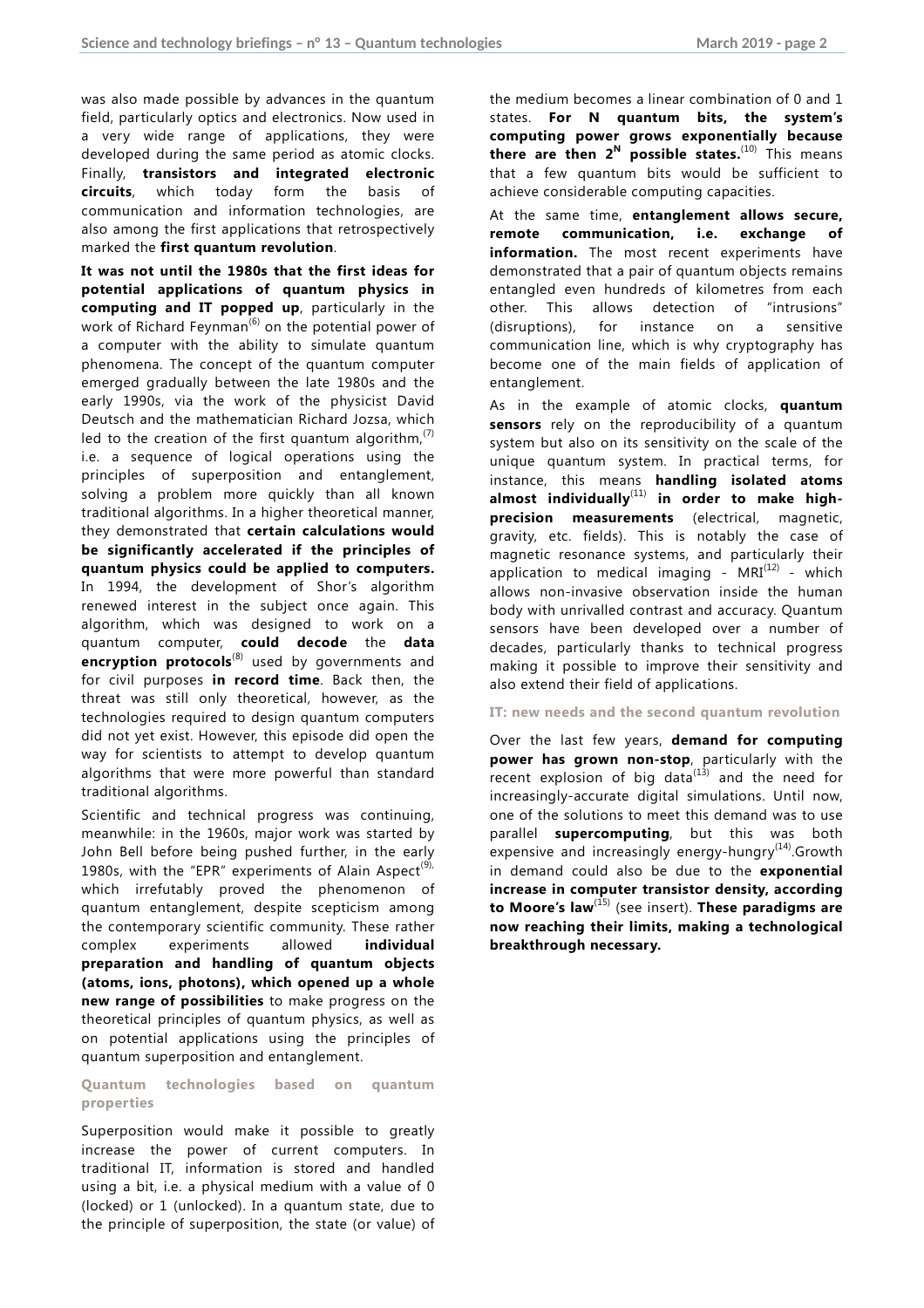#### **Moore's law:**

In 1965, Gordon E. Moore (one of Intel's three founders) set out what is now known as **Moore's law**, i.e. that transistor density (number of transistors per unit of surface) – the source of traditional computers' computing power – **could double every two years**.

This prediction turned out to be astonishingly accurate, and over the last few years, process technology has continuously improved, hitting 10 nm (1 nm =  $10^{-9}$ m) in 2017. However, this progress has hit its physical limits as we near the dimensions of an atom, and **the trend is expected to stall in around 2020-2022**.

This is why the quantum technology race has now been launched. In terms of technology, quantum sensors, which are already considered mature, are seeing their range of applications extended and their accuracy hitting new highs; major industrialists in the US (IBM, Microsoft, Google), France (Atos) or Asia (Alibaba) are showing interest in quantum computing, whether for new quantum physical data media or to develop an innovative algorithm using quantum principles. Finally, quantum computing could have knock-on effects in the field of data cryptography and security, by challenging current encryption methods, which need to be rethought as a precaution. These avant-garde technologies require massive investment, also in fundamental research. Even if major areas for application have already been identified (computing, communications), unexpected advances or discoveries could emerge as a result of this recent enthusiasm for this complex issue, for which different paths are being explored.<sup>(16)</sup>

Together, IT developments made since the early 2000s form the **second quantum revolution,** i.e. a "*turning point, the switch from theoretical fundamental research to an engineering and development phase*", as confirmed by economic stakeholders. (17)

## **Global investment programmes**

**Governments have followed these developments closely and are investing massively in the market** to strengthen their international influence. In 2018, the **European Union** decided to allocate €1 billion over a 10-year period to quantum technologies, via a FET flagship $^{(18)}$  programme, which follows in the footsteps of the Quantum Manifesto<sup>(19)</sup> submitted to the European Commission in 2016 by 3,000 members of the scientific community. It is funded by the Horizon 2020 programme, but also by national schemes. Interest is such that non-EU countries have also signed up to the programme<sup> $(20)$ </sup>. The programme aims to include all aspects of quantum technologies and is divided into **four fields of interest, based on** 

#### **a common core of fundamental science:**

**- quantum computing,** which becomes exponentially faster and more powerful based on the principle of superposition;

**- quantum simulation** to simply reproduce quantum interactions between atoms within molecules or crystals;

**- communications** to exchange information via ultra-secure quantum protocols and media;

**- quantum sensors**, which are so accurate that they make industrial and fundamental research applications possible.

The results of the first flagship call for proposals were released at the end of October 2018: among the twenty projects selected, thirteen include CNRS laboratories, two with the participation of Atos (Pasquans and Aqtion), and two coordinated by French organisations, Sorbonne University (PhoQuS project) and Thales (ASTERIQS project). France is ranked among the five countries with the best success rates<sup>(21)</sup>.

In addition to their good ranking, certain countries, such as **Germany** or the **United Kingdom**, have set up national programmes with budgets of several hundred million euros,<sup>(22)</sup> for instance  $\epsilon$ 650m for the German initiative and more than €500m for its UK equivalent. Some of these national plans aim to have academic institutions and US businesses join forces.

In the **Netherlands**, the *QuTech<sup>(23)</sup>* initiative, a quantum computing and internet research centre on the campus of *TU Delft (Technische Universiteit Delft)*, has a 10-year budget of approximately €150m, which is publicly-funded but also backed by industrial partnerships with Intel and Microsoft.

In 2016, in the international race, **China** established the first quantum communication line from the QUESS (*Quantum Experiments at Space Scale*) programme's Micius geostationary satellite. This launch was a key part of the 2015-2020 five-year plan for China, which plans to use this satellite to secure its communications, both military and commercial. According to physicist Jian-Wei Pan, who is heading up the project, China plans to develop "*a global quantum communications network by 2030"*. (24) The Chinese quantum programme is also working on quantum computing and sensors and a large number of patents have been filed since 2015, rising constantly since 2010. The budgets allocated to these two areas are estimated, with a high level of inaccuracy, to be €1 billion each.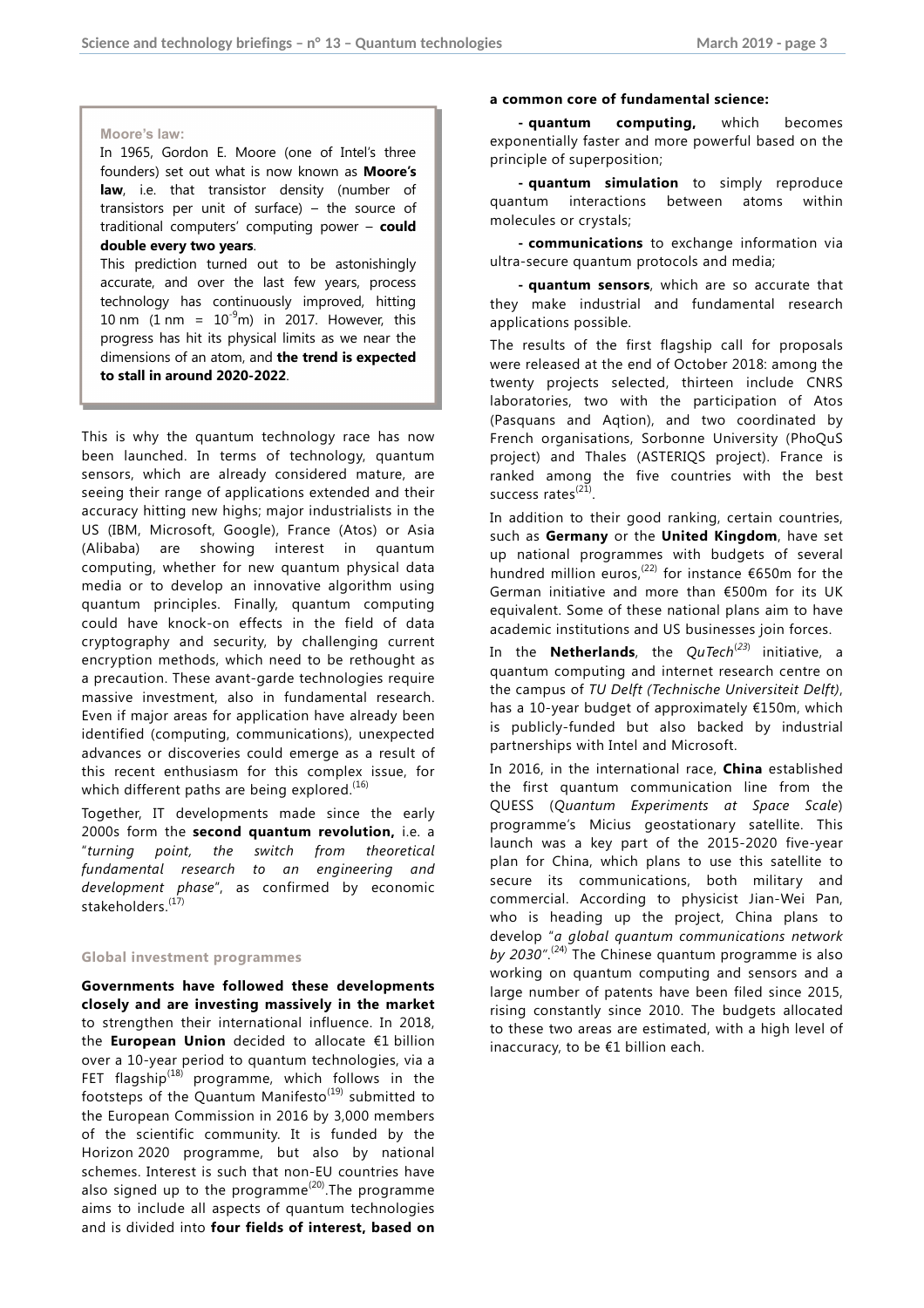## **Quantum communication lines:**

Recent progress allow exchanging of information between two distant users using entangled photons.

It is now possible to send entangled pairs via two optical fibres heading off in different directions to establish a terrestrial communication line.

The Chinese QUESS experiment established a "satellite" communication line between an orbiting satellite, emitting entangled photons, and two ground receiving stations, 1,200km apart.

Though terrestrial quantum links are still limited to around a hundred kilometres, satellite links open the way for intercontinental and larger-scale quantum exchanges.

In the **United States**, even though the private sector is already in the race with investments by tech giants (Google, IBM, Microsoft, Intel), public policy has only recently caught up. The US Congress just adopted, in December 2018, the National Quantum Initiative Act: $(25)$  this programme, also lasting 10 years, will start with a first five-year plan worth more than €1 billion. It will particularly focus **on quickly training quantum engineers and developers, who are still few and far between faced with the expected strong growth in the sector's needs.** The United Kingdom is also focusing heavily on this area, setting aside nearly €200m from its national programme for quantum technology thesis programmes and a little under €15m to train young researchers.(26)

## **The French ecosystem**

In France, since 2017, the ANR (French National Research Agency) has set up a Scientific Assessment Board (CES 47) dedicated to quantum technologies and with a budget of some €10m. In Grenoble, three laboratories (CEA-Leti, INAC and Institut Néel) have joined forces to work on the QuCube project to develop a quantum processor using semiconducting silicon.<sup> $(27)$ </sup> Their project was awarded the European Research Council's Synergy Grant and will receive €14m over a 6-year period. The Île-de-France region has recognised quantum technologies as a "Major Field of Interest" and is backing the SIRTEQ<sup>(28)</sup> project, which has a budget of approximately €10m over a 4-year period.

A few **private initiatives are being set up in anticipation of a large-scale national initiative**, such as the Quantonation<sup>(29)</sup> fund, created in September 2018. This scheme aims to raise a total of €40m for investment over 4 years to support startups from day 1.<sup>(30)</sup> Atos, meanwhile, has invested and is marketing its QLM (Quantum Learning Machine), the only quantum simulation platform on the market, with customers in both the US and Europe. Elsewhere, IBM inaugurated its seventh global centre of excellence, IBM Q Hub, which specialises in quantum computing, on December 2018 in Montpellier.<sup>(31)</sup>

**Efforts are also being made to transfer technology and identify commercial applications in the French quantum physics research sector.** The start-up Muquans<sup>(32)</sup> is specialised in quantum gravimeters<sup>(33)</sup> and very-high-accuracy atomic clocks (i.e. which lose less than 1 second over 30 million years). Likewise, the Quandela company,<sup>(34)</sup> which started out in the academic world (CNRS - *Comité National de la Recherche Scientifique /* French National Scientific Research Centre - and Paris Saclay University), manufactures indiscernible photon sources<sup>(35)</sup> that can be used as a data medium for an "optical" quantum computer.

## **Conclusions and prospects**

With the start of the second quantum revolution, both governments and businesses in many countries are launching ambitious plans to anticipate upcoming changes and opportunities. As demonstrated by the European flagship programme, and without ruling out identification of currentlyunknown possible uses, by serendipity, this revolution is strategically important for France and Europe and will have an impact on a wide range of fields, at the crossroads between fundamental research and engineering, which will be the focus of upcoming scientific papers, particularly on quantum IT and computers, as well as quantum and postquantum cryptography.

#### *OPECST websites:*

*http://www.assemblee-nationale.fr/commissions/opecst-index.asp http://www.senat.fr/opecst/*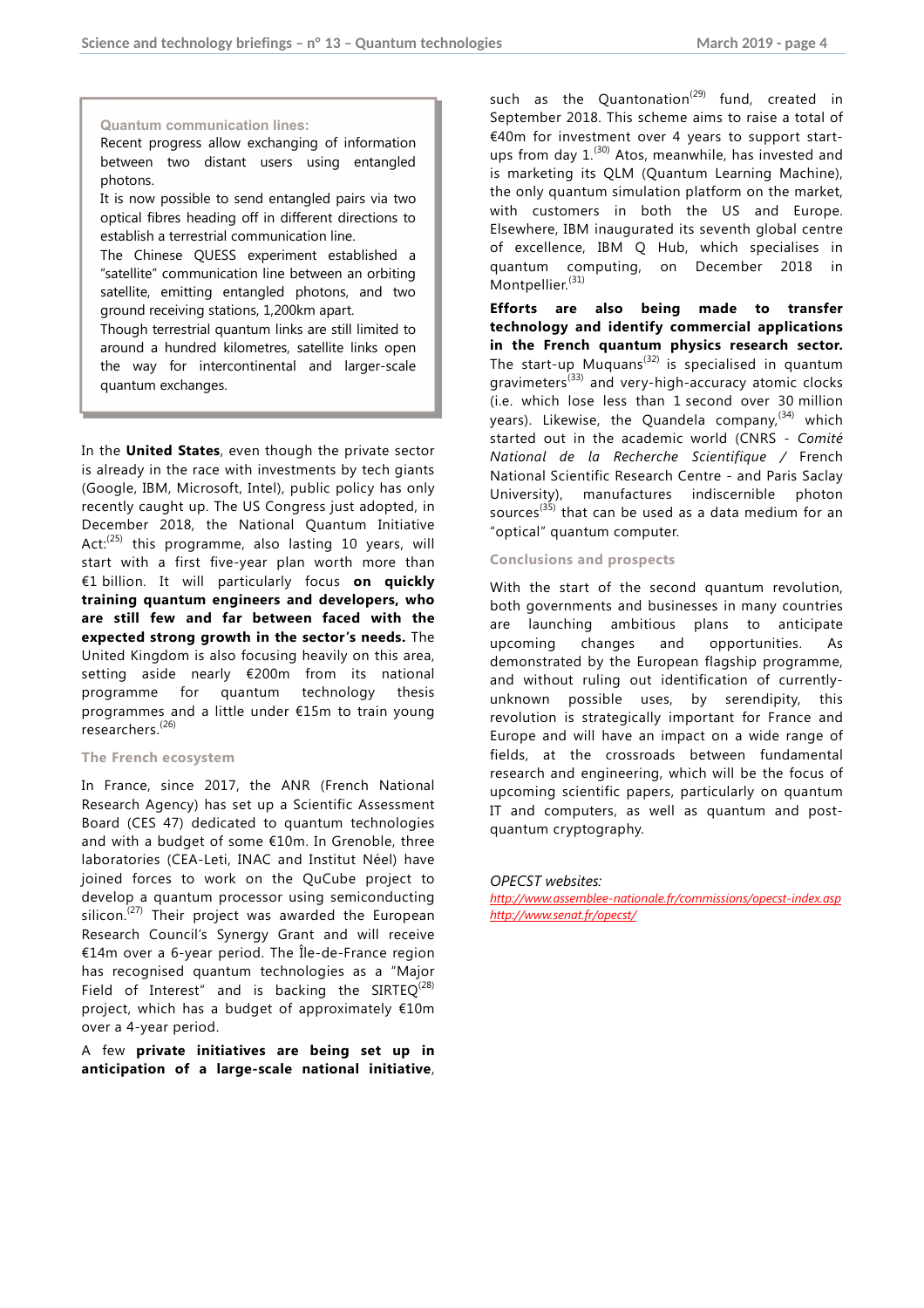*Mr. Alain Aspect, physicist at Institut d'Optique, member of the OPECST* Scientific Board.

*Mrs. Astrid Lambrecht, Director of Research at the CNRS (*Comité National de la Recherche Scientifique *- French National Committee for Scientific Research), Director of the CNRS Institute of Physics (INP/CNRS), member of the OPECST Scientific Board.* 

\_\_\_\_\_\_\_\_\_\_\_\_\_\_\_\_\_\_\_\_\_\_\_\_\_\_\_\_\_\_\_\_\_\_\_\_\_\_\_\_\_\_\_\_\_\_\_\_\_\_\_\_\_\_\_\_\_\_\_\_\_\_\_\_\_\_\_\_\_\_\_\_\_\_\_\_\_\_\_\_\_\_\_\_\_\_\_\_\_\_\_\_\_\_\_\_\_\_\_\_\_\_\_\_\_\_\_\_\_\_\_\_\_\_\_\_\_\_\_\_\_\_\_\_

*Mrs. Fanny Bouton, journalist specialised in new technologies.* 

*Mr. Antoine Browaeys, Director of Research at Institut d'Optique.* 

*Mrs. Anne Canteaut, Director of Research at INRIA (French National Research Institute for the Digital Sciences), SECRET group.* 

*Philippe Chomaz, Executive Director of Scientific Affairs at the CEA Fundamental Research Department.* 

*Mr. Thierry Debuisschert, research engineer, Thalès.* 

*Mr. Bruno Desruelle, Chairman & CEO of the start-up Muquans.* 

*Mrs. Eleni Diamanti, Research Manager at the Paris 6 IT Laboratory (LIP6).* 

*Mr. Philippe Duluc, Atos Big Data & Security Technical Director.* 

*Mr. Daniel Estève, Director of Research and Head of the Quantronics group at CEA.* 

*Mr. Olivier Ezratty, consultant specialised in new technologies and author of the "Opinions libres" blog.* 

*Mr. Adrien Facon, RISQ Programme lead manager, Innovation Group Director at Secure IC.* 

*Mr. Philippe Grangier, CNRS Director of Research and Quantum Optics Group Manager at Institut d'Optique.* 

*Mr. Serge Haroche, professor emeritus (Collège de France), 2012 Nobel prize in physics.* 

*Mr. Christophe Jurczak, CEO of the Quantonation investment fund.* 

*Mr. Anthony Leverrier, Research Manager at INRIA, in the SECRET group.* 

*Mr. Grégoire Ribordy, co-founder and Chairman & CEO of the start-up ID Quantique.* 

*Mrs. Pascale Senellart, Director of Research at the CNRS Photonics & Nanostructures Laboratory. Co-founder of the start-up Quandela.* 

*Mr. Sébastien Tanzilli, Director of Research and project manager at CNRS specialising in quantum technologies.* 

*Mr. Georges Uzbelger, AI/Advanced Analytics Solution at IBM France.* 

*Benoit Wintrebert, Innovation Advisor to the French Armies Ministry.* 

*Scientific coordination by Mrs. Sarah Tigrine, scientific advisor (with the participation of Mr. Gaëtan Douéneau).* 

*Reference works consulted:* 

*- "Comprendre l'informatique quantique", O. Ezratty, November 2018 (e-book)* 

*- US academic report: National Academies of Sciences, Engineering, and Medicine. 2018. Quantum Computing: Progress and Prospects. The National Academies Press, Washington, DC. DOI: https ://doi.org/10.17226/25196.* 

*- "Clefs CEA" N° 66- June 2018 "Quantum Revolutions"* 

N.B.: as agreed with the French National Assembly's ethics officer, Cédric Villani took a step back from his role on ATOS's Science Board (non-decision-making body) for the duration of his work for the Office on quantum technologies.

## *Endnotes*

 $\overline{a}$ 

*(1)* Its singular form is "quantum", which is Latin for "how many". In physics, refers to an indivisible quantity (of energy, mass, etc.).

*(2)* Heisenberg was the winner of the 1932 Nobel Prize in Physics for his contribution to the creation of quantum mechanics.

*(3)* Atomic clocks are based on the unchanging energy level transition frequency of Caesium 133. Since 1967, this frequency has been used as a reference to set the second, which then becomes the amount of time during which 9,192,631,770 oscillations at the frequency of this transition occur.

*(4)* By comparison, a traditional quartz watch loses 1 second per day, but an atomic clock loses 10 ns per day (two billionths of a second). Desynchronization by 1 second causes a GPS positioning error of 300,000km.

(*5*) The word "laser" is an acronym: "*light amplification by stimulated emission of radiation*". The basic principle of the laser relies on deexcitation of an atom, stimulated by an input of (light) energy equivalent to the transition energy between two electronic states. Quantum mechanics posits that these levels are discrete and perfectly defined. The photon emitted by de-excitation is added to the incident light field, which creates the phenomenon of amplification.

*(6)* Richard Feynman, "*Simulating Physics with Computers"*, International Journal of Theoretical Physics, vol. 21, nos 6–7, 1982, p. 467– 488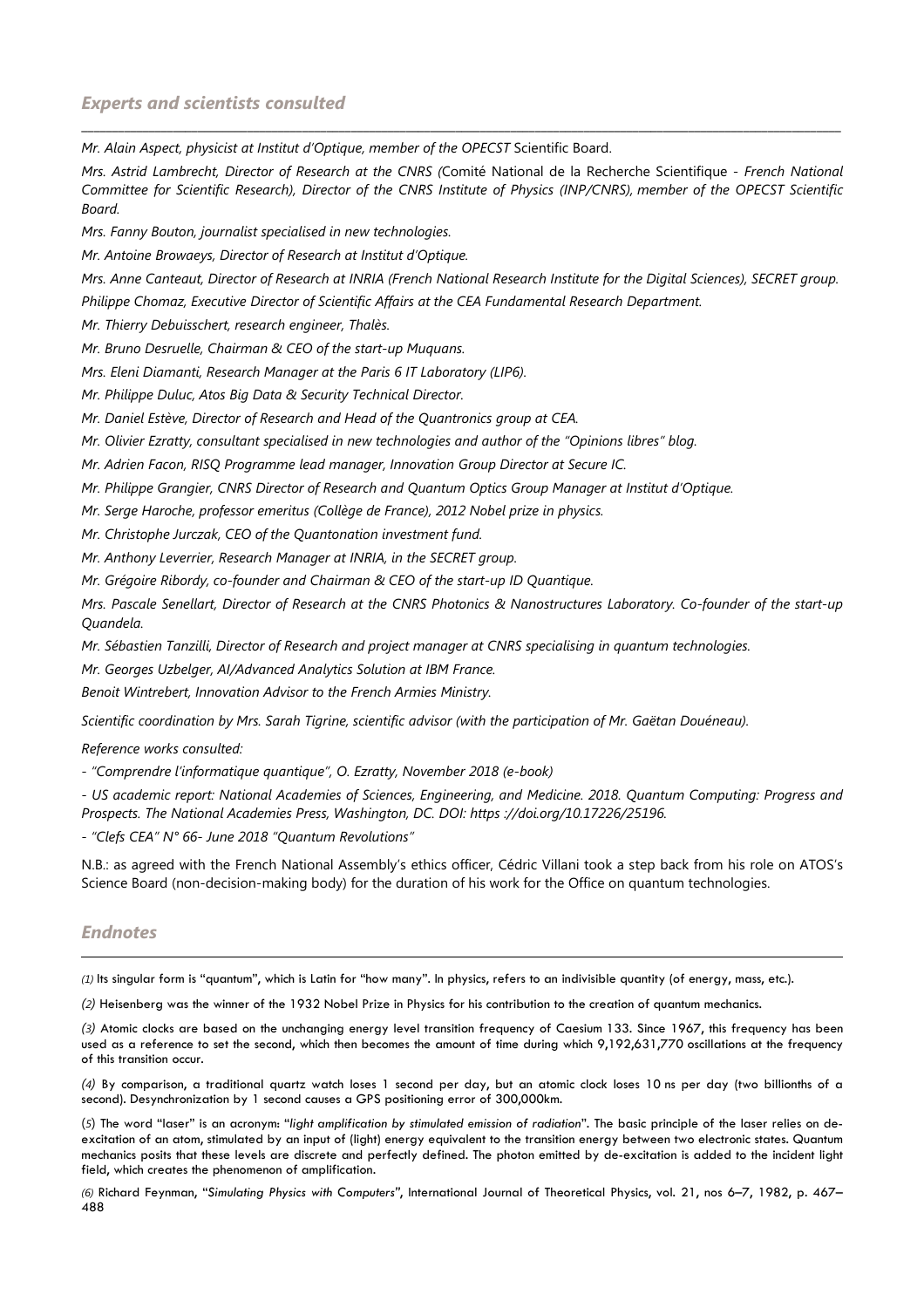*(7)* Deutsch-Jozsa's algorithm, which is used to solve a classification problem and is of no real practical interest, is nevertheless the first example of a practically-implemented "useful" quantum algorithm.

(8) Shor's algorithm is used to factorise a number, i.e. writing it as a product of prime numbers (e.g.  $15 = 3 \times 5$ ), in an exponentially faster time than traditional algorithms. If this algorithm were to be implemented on a powerful quantum machine, current encryption protocols, which are based on the difficulty of the factorisation problem, would be very quickly cracked.

*(9)* The experiments conducted by Alain Aspect at the start of the 1980 are often called "EPR experiments" because they were in response to the Einstein-Podolsky-Rosen (EPR) paradox, published in 1935. They concern the quantum entanglement phenomenon, theoretically advanced by Niels Bohr. Einstein and his colleagues thought that entanglement violated the laws of physics, and more specifically locality, and that the formalism of quantum mechanics was incomplete. The debate wasn't settled until 1964, when John Bell, a theorist at CERN in Geneva, published a theorem, known as "Bell's theorem", making it possible to experimentally verify this concept. This is what Alain Aspect did in 1981 by violating Bell's theorem and providing irrefutable evidence of entanglement between a pair of photons.

*(10)* For instance, for N=10 quantum bits, 210=1024 possible states exist simultaneously and for N=50, there are 250≈1015 superposed states, i.e. one million billion.

(*11*) There are two techniques to isolate atoms: cooling (using liquid helium at a temperature approaching -273K, i.e. absolute zero) or trapping the atom in a crystal matrix (principle of "NV centres", where a nitrogen atom N is trapped in a diamond matrix).

(*12*) Using a powerful magnetic field, produced by a superconducting magnet, human tissue is magnetised by aligning their magnetic spins. Combined with a less intense and oscillating magnetic field, the spins then adopt a precession movement, which produces a measurable electromagnetic signal. Used on humans for the first time in the 1970s, the principle of MRI won its inventors, Paul Lauterbur and Peter Mansfield, the Nobel Prize in Physiology or Medicine in 2003.

(*13*) It is estimated that, by 2020, 1.7 megabytes (Mb) of data will be created per second, per person. This is the size of a file in MP3 compressed format containing a song lasting approximately 2 minutes.

(*14*) Even if the United States and Asia clearly remain the leaders on the supercomputer market, France, with its BullSequana machine created by ATOS and operated by CEA (French Alternative Energies and Atomic Energy Commission), is ranked 16<sup>th</sup> worldwide (data from November 2018). Its (optimised) electrical consumption is 4MW, which is equivalent to the maximum power of an offshore wind turbine. The Chinese Taihulight machine consumes 15MW, which makes for an annual electricity bill of approximately €22 million (2017 data).

(*15*) Comparison between actual development of transistor density in computer processors (red line) and Moore's law's predictions since the 1970s (blue line: the green line shows the initial predictions, which have since been readjusted):



*Adapted from: By Original uploaded by QcRef87 to French Wikipedia. — Transferred from fr.wikipedia to Commons by Bloody-libu using CommonsHelper., CC BY-SA 3.0, https://commons.wikimedia.org/w/index.php?curid=16066564* 

(*16*) For instance, Microsoft is betting on quantum computing using the "Majorana fermion", an approach known as "topological quantum computing" and described by the team led by Michael Freedman (winner of the 1986 Fields Medal). The existence of this particle, thought to be its own antiparticle, was posited by the physicist E. Majorana, but has not yet been definitely detected. However, if it were to be discovered, it would allow the development of the most reliable and powerful quantum computer on the market today. *https://experiences.microsoft.fr/technique/intelligence-artificielle-iatechnique/informatique-quantique-pari-fou/* 

*(17) https://www.morganstanley.com/ideas/quantum-computing*

(*18*) FET: Future and emerging technologies *- http://www.horizon2020.gouv.fr/cid123504/1er-appel-du-fet-flagship-sur-les-technologiesquantiques.html*